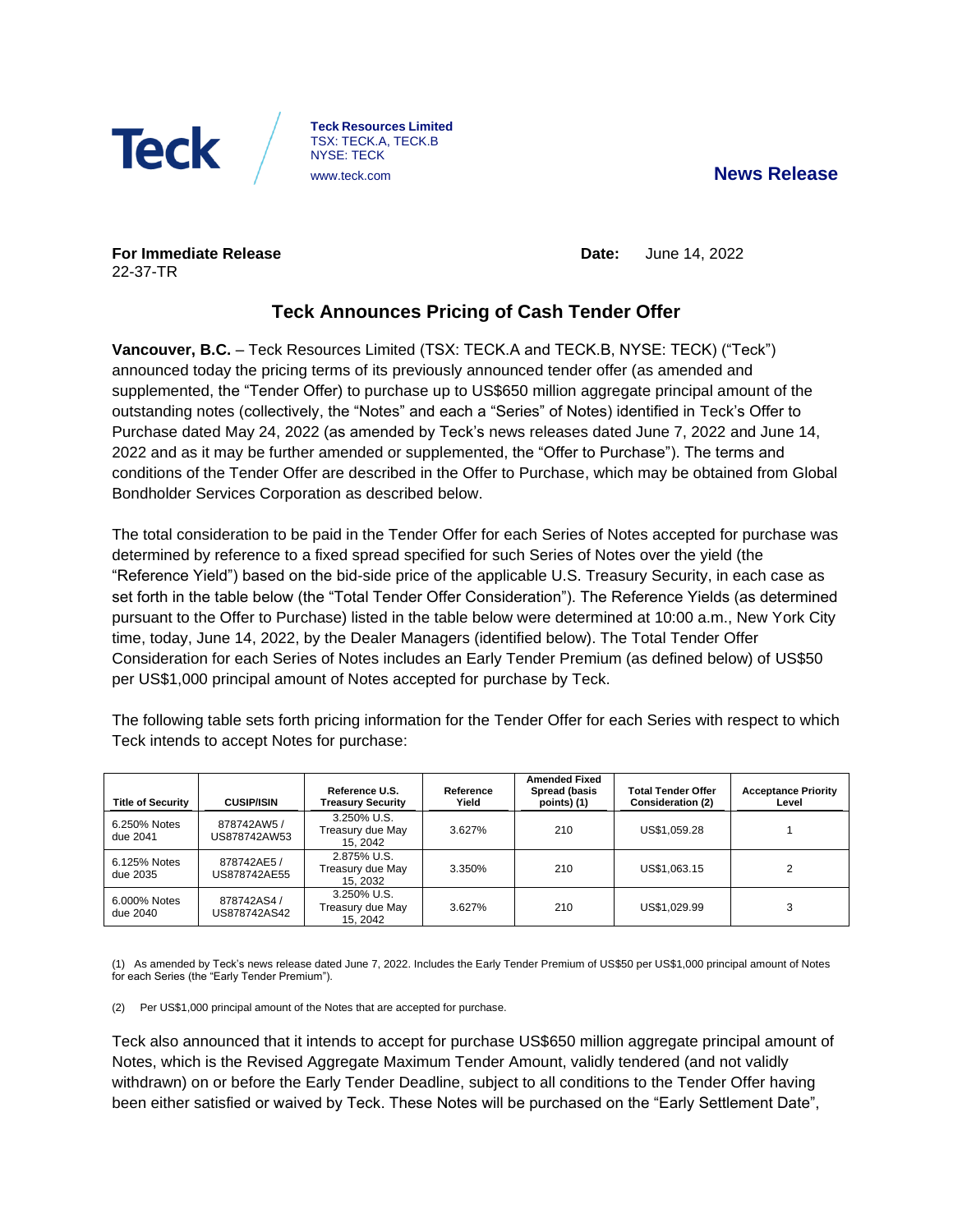which is currently expected to occur on June 16, 2022, subject to all conditions to the Tender Offer having been either satisfied or waived by Teck.

The amount of each series of Notes that is to be purchased on the Early Settlement Date will be determined in accordance with the acceptance priority levels and the proration procedures described in the Offer to Purchase, subject to the Revised Aggregate Maximum Tender Amount. It is expected that the 6.250% Notes due 2041 and the 6.125% Notes due 2035 accepted for purchase will not be subject to proration, and that the 6.000% Notes due 2040 accepted for purchase will be subject to a proration factor of approximately 5.0%. Since the Tender Offer was fully subscribed as of the Early Tender Deadline, holders who validly tender Notes after such date and on or before the Expiration Date (as defined below) will not have any of their Notes accepted for purchase.

Notes tendered in the Tender Offer that have not been accepted for purchase due to proration will be returned promptly to the tendering holders. The Tender Offer is scheduled to expire one minute after 11:59 p.m., New York City time, on June 28, 2022. Because holders of Notes subject to the Tender Offer validly tendered and did not validly withdraw Notes on or before the Early Tender Deadline in an amount that exceeds the Revised Aggregate Maximum Tender Amount (as defined in the Offer to Purchase), Teck does not expect to accept for purchase any Notes tendered after the Early Tender Deadline. Since the Withdrawal Deadline (as defined in the Offer to Purchase) has passed, Notes may not be withdrawn, subject to applicable law.

All payments for Notes tendered on or before 5:00 p.m., New York City time, on June 13, 2022 (the "Early Tender Deadline") that are purchased by Teck will also include accrued and unpaid interest on the principal amount of Notes tendered and accepted for purchase from the last interest payment date applicable to the relevant Series of Notes up to, but not including, the Early Settlement Date.

J.P. Morgan Securities LLC and TD Securities (USA) LLC are the Lead Dealer Managers and Barclays Capital Inc., RBC Capital Markets, LLC and SMBC Nikko Securities America, Inc. are the Co-Dealer Managers for the Tender Offer. Global Bondholder Services Corporation is the Tender Agent and Information Agent. Persons with questions regarding the Tender Offer should contact J.P. Morgan Securities LLC at (toll-free) (866) 834-4666 or TD Securities (USA) LLC (toll-free) at (866) 584-2096. Requests for copies of the Offer to Purchase and related materials should be directed to Global Bondholder Services Corporation at (+1) (212) 430-3774, (toll-free) (855) 654-2015 or [contact@gbsc](mailto:contact@gbsc-usa.com)[usa.com.](mailto:contact@gbsc-usa.com) Questions regarding the tendering of Notes may be directed to Global Bondholder Services Corporation at (toll-free) (855) 654-2015.

This news release is neither an offer to purchase nor a solicitation of an offer to sell the Notes. The Tender Offer is made only by the Offer to Purchase and the information in this news release is qualified by reference to the Offer to Purchase. There is no separate letter of transmittal in connection with the Offer to Purchase. None of Teck, its boards of directors, the Dealer Managers, the Tender Agent and Information Agent or the trustee, with respect to any Notes is making any recommendation as to whether holders should tender any Notes in response to the Tender Offer, and neither Teck nor any such other person has authorized any person to make any such recommendation. Holders must make their own decision as to whether to tender any of their Notes, and, if so, the principal amount of Notes to tender.

#### **Forward Looking Statements**

This news release contains certain forward-looking information and forward-looking statements as defined in applicable securities laws (collectively referred to as "forward-looking statements"). Forward-looking statements include: statements regarding the terms and timing for completion of the Tender Offer,